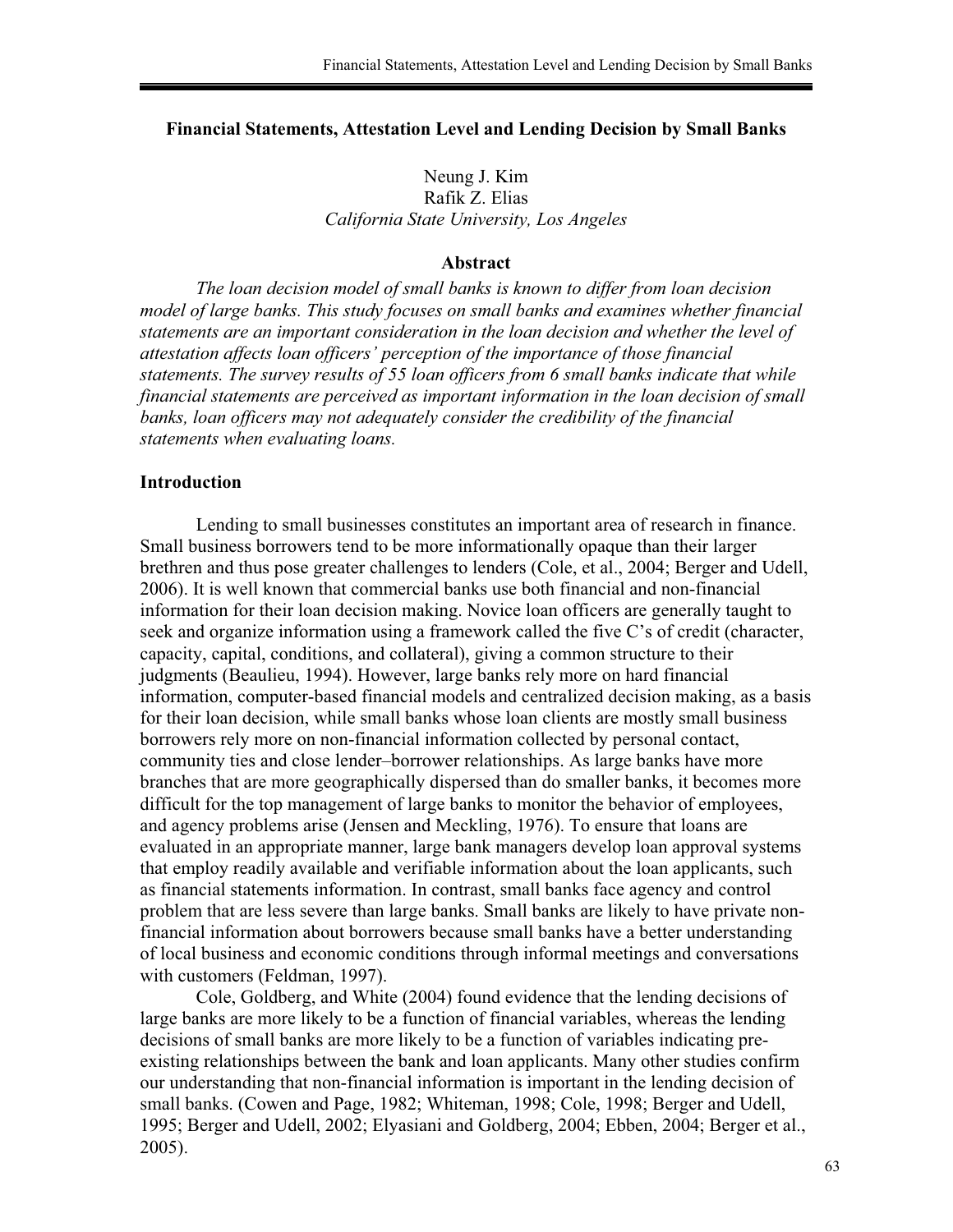Despite those previous study results that confirm the importance of non-financial information in small banks, it is also well known that small banks require financial information, including business and personal financial statements, in a loan application package (Barret 1990). Small banks require updated financial statements to manage loan clients. The majority of small banks require some form of auditor association in the preparation of financial statements. Some small banks require audits or reviews while others accept financial statements either compiled by the independent public accountant (CPA) or prepared by the borrower. Nevertheless, it is not clear whether these financial statements are actually an important consideration in the lending decision of small banks or whether small banks require them simply because government regulatory agencies require banks to obtain such documentation in loan processing.

 The primary purpose of this study is to investigate whether financial statements are an important consideration in lending decisions of small banks. The secondary purpose of this study is to examine whether the different types of attestation influence the loan officers' perception of the importance of financial statements in the lending decisions. This study also investigates whether that perception differs among different groups of loan officers such as more experienced vs. less experienced, and those with undergraduate business (or accounting) degrees vs. those with non-business degrees.

### **Background and Hypotheses**

Though many prior studies stressed the importance of non-financial data in the lending decisions of small banks, the approval procedures of small business bank loans have become more formal and the relationship with loan officers less personal (Barret 1990). Berger and Udell (2006) found that various lending technologies that are based on 'hard' quantitative information are targeted to both large and small business borrowers. Small banks may have adopted those technologies as they grew larger in size. The average size of small banks grew through a striking amount of consolidation in the banking industry in the last two decades. Since 1985 the average asset size of U.S. banks (in real terms) has more than tripled and the number of commercial banks in the United States has fallen to half.(Mester, 2007). Stanga and Tiller (1983) suggested that the financial information needs of loan officers who make lending decisions involving small private companies are actually similar to the information needs of loan officers who make lending decisions involving large public companies. Beaulieu (1994) found that though loan officers use non-financial information to assess the credibility of financial statements by judging the credibility of borrowers, the officers use non-financial information only when financial information supports loan approval. They tend to ignore non-financial information when financial information does not support approval. The authors' initial interview with senior officers of four small banks revealed that financial statements are one of many variables considered important in the lending decision. Examination of loan evaluation working papers of two small banks revealed that information from financial statements were included in the data evaluated. The preceding findings lead to the first hypothesis:

H1: Financial statements are an important consideration in the lending decision of small banks.

The independent public accountant has been permitted to perform three levels of financial statement service since July 1, 1979 (Martin et at. 1988). These are compilation,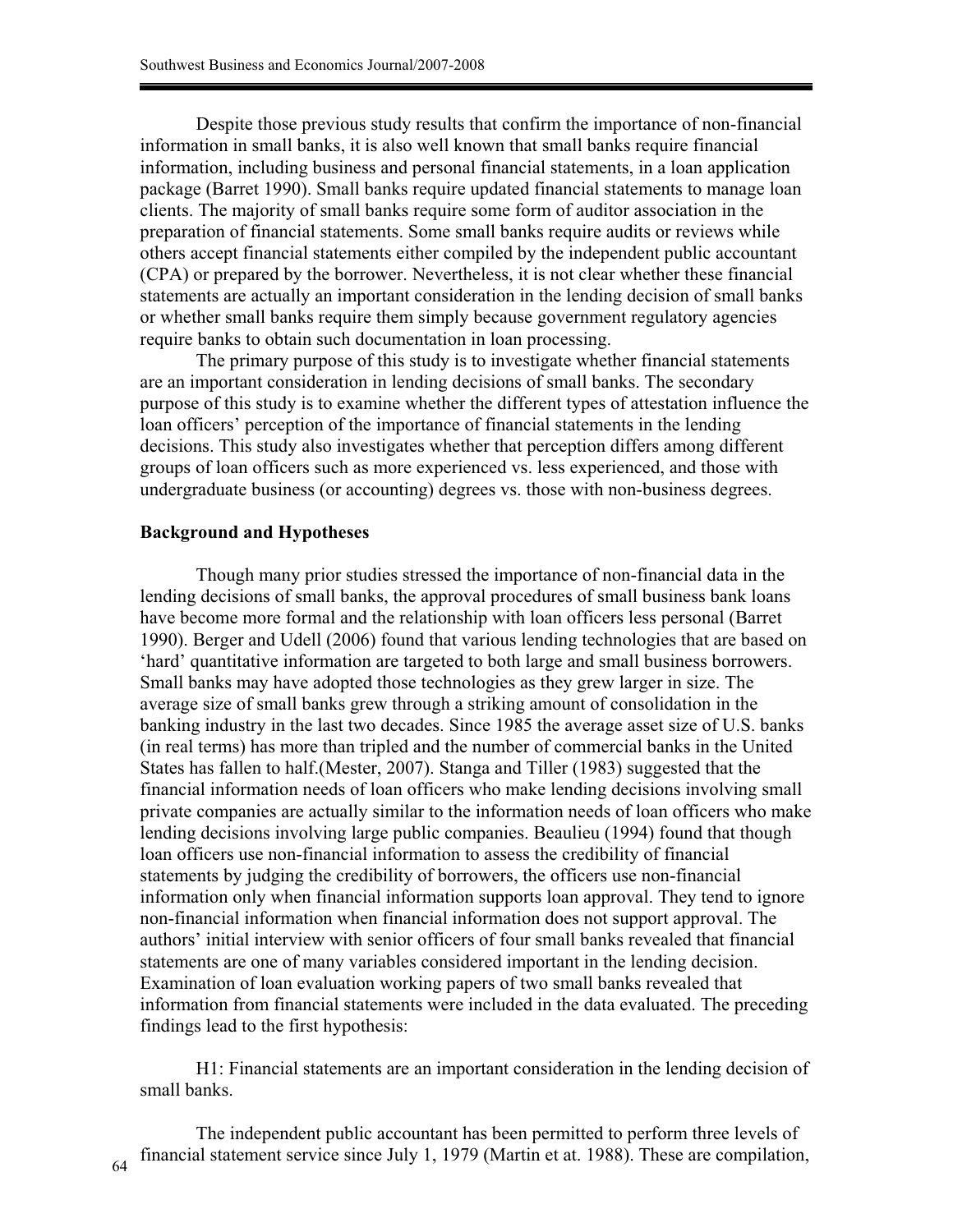review and audit. Each level of service results in a different level of assurance and an appropriate accountant's report. The Statements on Standards for Accounting and Audit Services (SSARS) 1 issued by the Accounting and Review Services Committee of AICPA clearly states the different level of assurance among these three services. The compilation report provides statement users no assurance. The review report offers limited assurance. The highest level of assurance is provided by the audit report.

When loan officers consider financial statements in a lending decision, they should find that audited financial statements are more credible than reviewed financial statements and, in turn, reviewed financial statements are more credible than financial statements compiled by a CPA or prepared by the borrower. Three prior studies considered different levels of auditor attestation associated with financial statements. Bandyopadhyay and Francis (1995) presented loan officers with a commercial loan application that included financial information. Three different case versions included compilations, reviews, and audit reports. Using loan officers as subjects, they found that both the decision to lend and the interest rate to be charged were related to the level of attestation. Higher loan approval rates and lower interest rates were associated with audited statements.

Two other studies, however, reported conflicting findings. Johnson, Pany and White (1983) asked loan officers to evaluate financial statement information, approve a loan, and determine an interest rate. Four levels of attestation were provided: no attestation at all, compilation, review, and audit. The results of their study indicated that the level of attestation had no economic effect on either the loan acceptance or interest rate decision. Wright and Davidson (2000) examined the effect of auditor attestation on commercial lending. Results of their study indicated that auditor attestation had no effect on risk assessment, and, in turn, on the decision to recommend the loan.

Initial interviews with senior officers of small banks also revealed that audited financial statements are rarely required for a loan application in small banks. Small business borrowers' ability to use audit-level services is limited because audits are often prohibitively expensive (Martin et al. 1988). During the initial interview, a bank officer mentioned that the high cost involved in auditing and the competition among small banks prohibit those banks from requiring audited financial statements. Other officers stated that compilation by a CPA is sufficient for a loan evaluation in small banks. They suggested that rather than assessing the credibility of financial statements through independent attestation services, they evaluate the credibility of financial statements by judging the credibility of the borrower who provides them. Based on the previous conflicting research results, a second research hypothesis is tested in the null form.

H2: The level of attestation has no significant difference in the perception of the importance of financial statements in the lending decision of small banks.

 A possible reason why the level of attestation has no effect in the loan decision by loan officers is suggested by Waterston (1979): loan officers may not understand the differences among audits, reviews, and compilations. Wright and Davidson (2000) proposed training and educating loan officers to explain the difference among audits, reviews, compilations and information prepared by management. If we assume that training and education are effective methods of teaching loan officers such knowledge, the response of loan officers who have more banking experience and those with a business degree may be different from those of loan officers with less experience and those with non-business degrees. Loan officers with more banking experience might have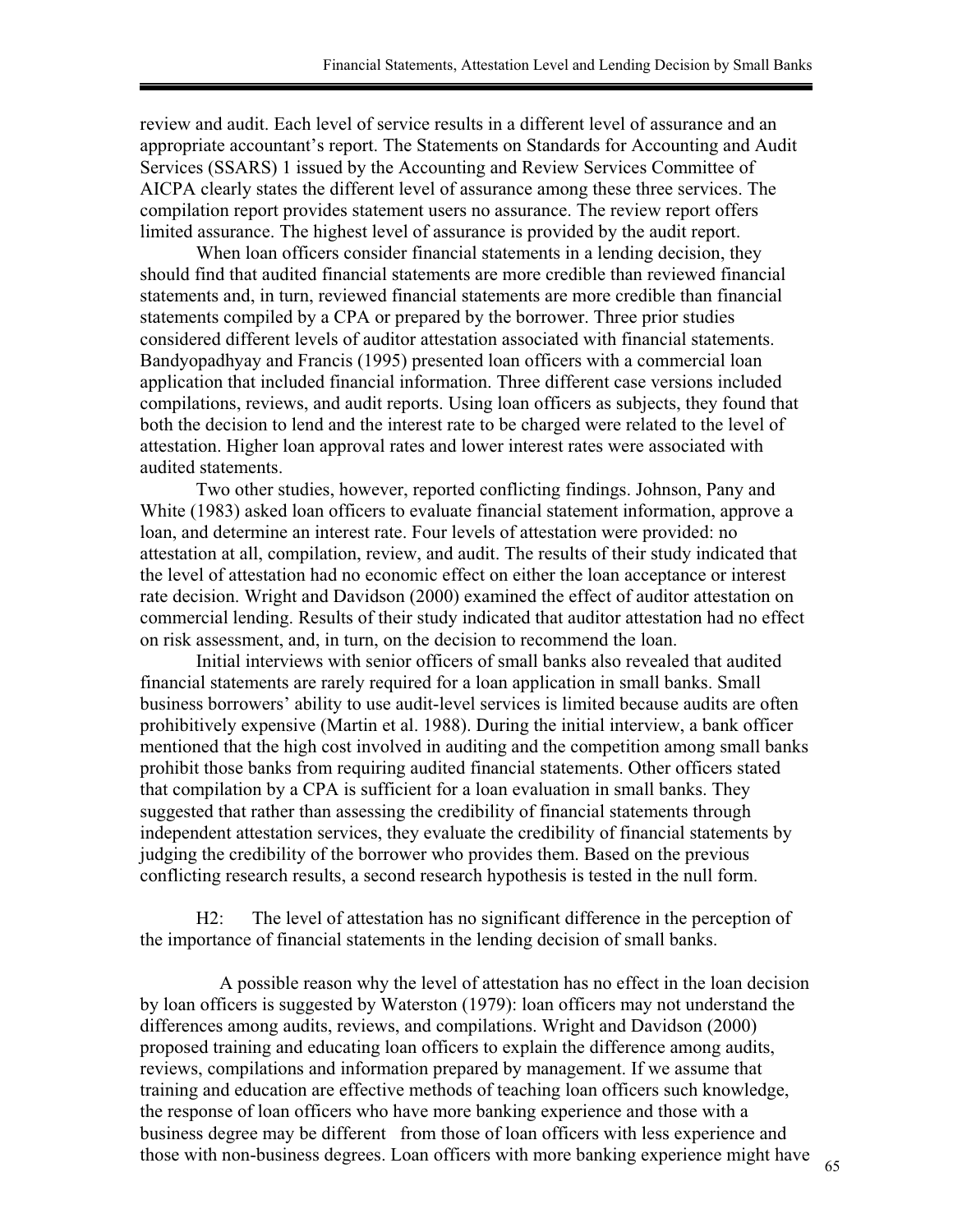more training and loan officers with business degrees might have taken accounting courses, thereby learning the different levels of attestation of financial statements. Thus, a final research hypothesis is tested.

H3: There are significant differences in the perception of the importance of different levels of attestation based on banking experience and business coursework in college.

### **Research Method**

#### **Sample Selection**

The sample for this study consisted of loan officers of six small banks in the Southern California area. The size of total assets of these banks ranged from about four hundred million dollars to three billion dollars. Authors contacted either the president or vice president of operations at each bank and asked for their cooperation on data collection. A total of 105 survey forms with self-addressed envelopes were delivered for them to distribute to loan officers, and 57 surveys were collected. Members of each bank's board-level loan committee were allowed to participate in the survey as well. After eliminating surveys with missing responses, the usable sample consisted of 55 responses. The survey included several demographic questions such as banking experience and college major (or minor). Table 1 presents demographic characteristics of the respondents.

## **Table 1 Demographic Characteristics of Loan Officers**   $(N = 55)$

| <b>Banking Experience</b>             | N  |
|---------------------------------------|----|
| 3 years or more                       | 26 |
| Less than 3 years                     | 29 |
| Major (Minor) in College              |    |
| Business Administration or accounting | 30 |
| Non-business                          | 25 |

### **Survey Instrument**

In order to measure the loan officers' perception of the importance of financial statements in lending decisions, an opinion survey questionnaire was developed. It included 19 variables that may be considered in lending decisions. Sixteen variables were selected from results of initial interviews with senior bank officers and from loan evaluation worksheets of two community banks. Three variables—client education, legal 66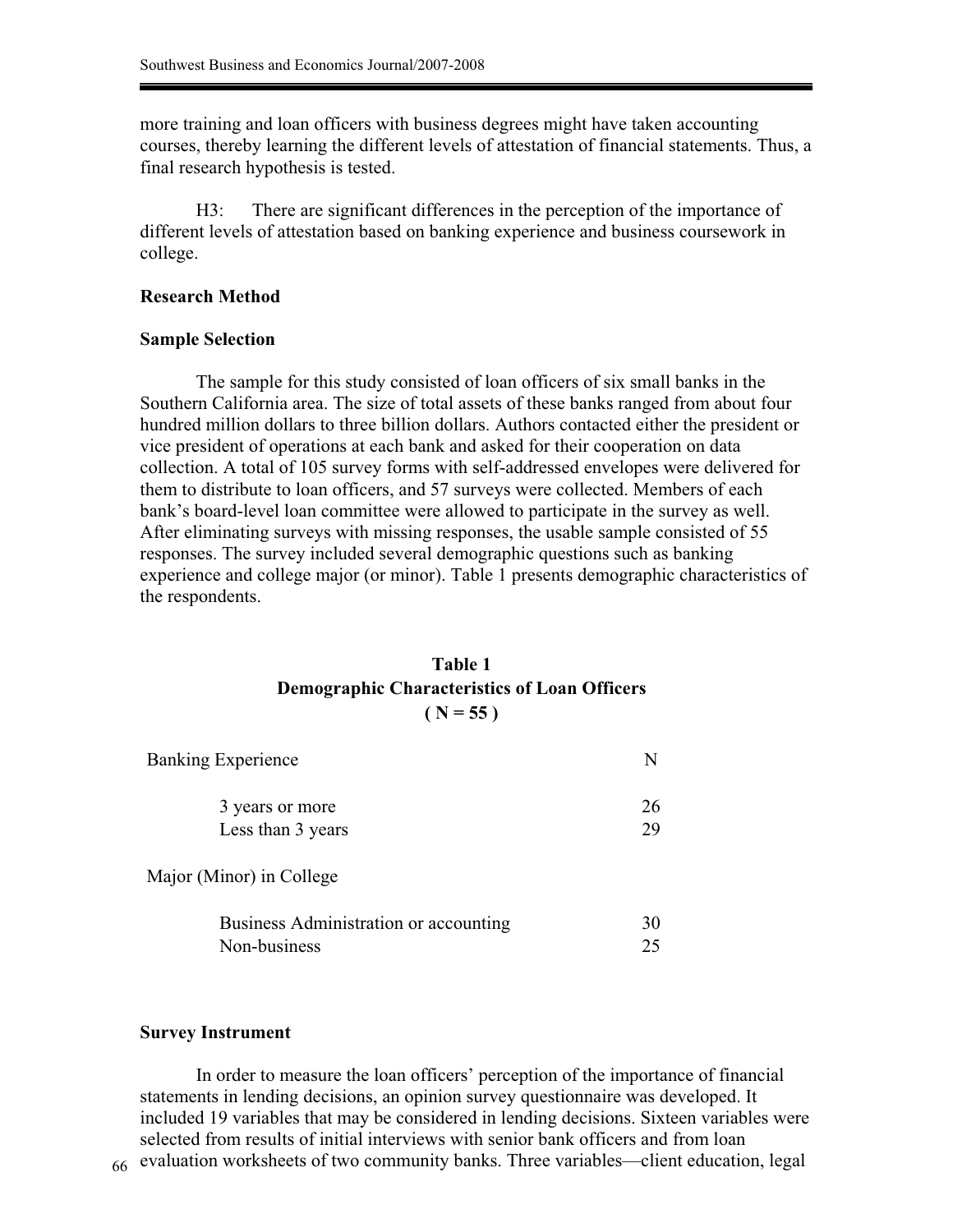structure of the business and client's personal net worth—were selected from the study of Page, Trombetta and Werner (1977). Respondents were instructed to record their opinion on the importance of loan decision variables on a seven-point scale ranging from "not at all important" to "extremely important." Respondents were asked to assume that the borrower applied for a commercial line of credit loan that is significant in dollar amount, but less than the respondent's legal lending limit. From the initial interviews with senior bank officers, authors found that most commercial line of credit loans are less than two million dollars. Respondents were assured of complete anonymity and were requested to disregard whether such data including financial statements attested by a CPA is required by any other parties including regulatory agencies.

## **Research Results**

To test the importance of financial statements in the lending decision, the overall means for considerations in lending decision was calculated. The results are presented in the Table 2. Three non-financial variables—loan purpose, collateral and years in current business—were the three top-ranked considerations in the lending decision. These three variables were identified as very important by the senior officers whom the authors interviewed. The importance of personal collateral in relationship lending was also found in the study by Brick and Palia (2007). Financial statements with CPA involvement whether audited, reviewed or compiled—were also perceived as important considerations. The mean scores of the first three non-financial variables and the second three financial statements variables are not statistically different. Other information like nature of the business, tax return, credit scores and physical observation of the business are perceived as important information in the loan decision of small banks. Client education, client race/nationality and client gender were not considered as important in the loan decision. Therefore, H1 is supported.

## **Table 2 Mean Scores of Consideration in Lending (Overall)**

| Consideration                    | Mean |
|----------------------------------|------|
| Loan purpose                     | 6.20 |
| Collateral                       | 6.18 |
| Years in current business        | 6.07 |
| F/S audited by CPA               | 6.01 |
| F/S reviewed by CPA              | 5.98 |
| F/S compiled by CPA              | 5.94 |
| Nature of business               | 5.94 |
| Tax return                       | 5.90 |
| Client credit score              | 5.89 |
| Physical observation of business | 5.81 |
| Client personal net assets       | 5.63 |
| Guarantor                        | 5.56 |
| Other business experience        | 5.49 |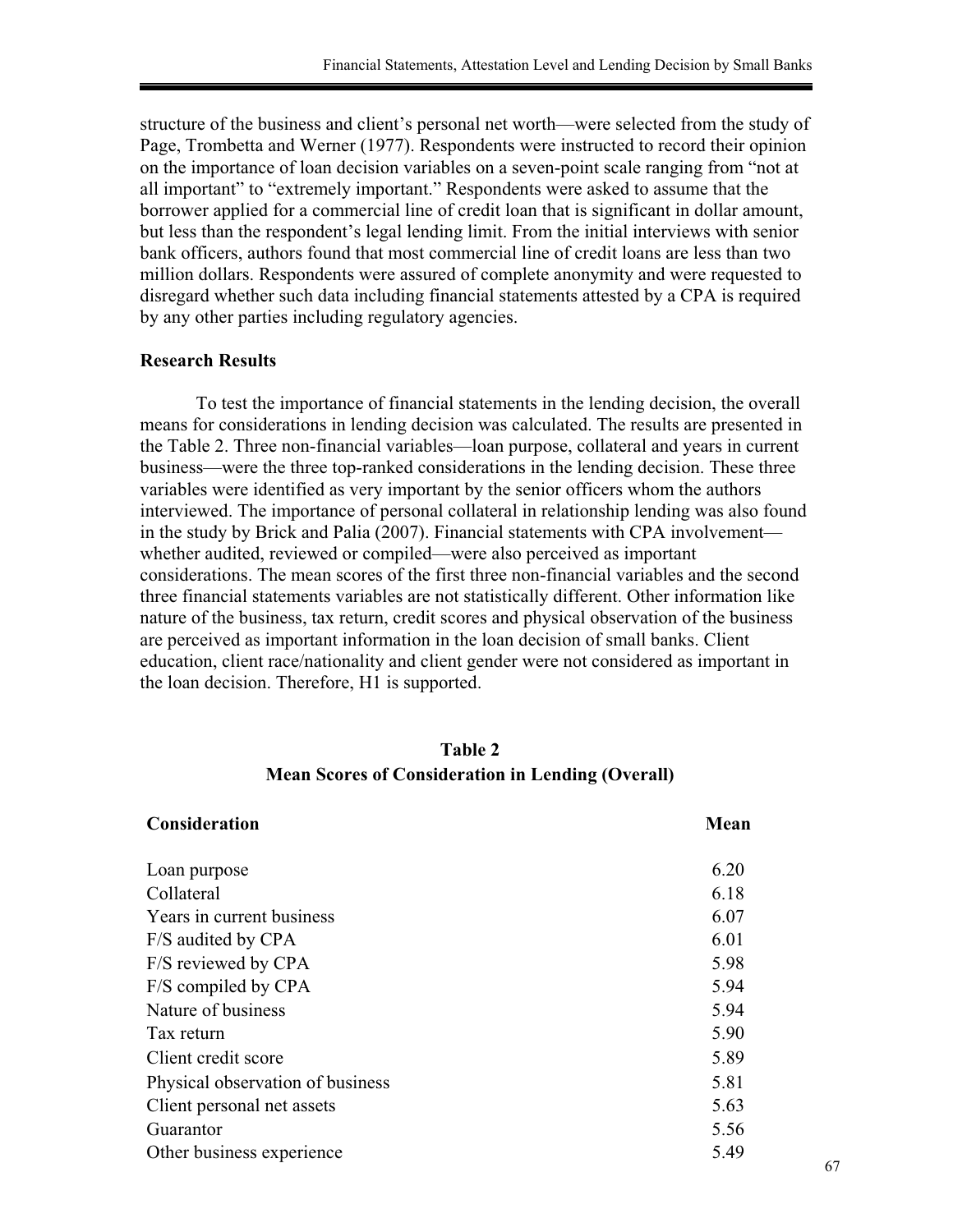| Reputation of client        | 5.12 |
|-----------------------------|------|
| F/S prepared by client      | 5.00 |
| Legal structure of business | 4.70 |
| Client education            | 3.74 |
| Client race/nationality     | 1.98 |
| Client gender               | 1.72 |

Scale 1 Not at all important 4 Neutral 7 Extremely important

 The difference of mean scores of the three different levels of financial statements involving a CPA is not significant. Though three levels of financial statements involving CPAs were perceived as important, financial statements prepared by the client (mean = 5.0) were not considered as important as financial statements involving a CPA (mean = 6.01 for audits, 5.98 for reviews and 5.94 for compilations). The t-value of the comparison of means between financial statements prepared by clients and those complied by a CPA was 5.69 ( $p<01$ ). With regard to the perceived importance, only financial statements prepared by the client are significantly different from the statements involving a CPA. Based on these results, H2 is partially rejected. As long as a CPA is involved, the level of attestation does not affect the perceived importance. However, financial statements prepared by clients are not perceived as important information, compared to those financial statements with CPA involvement.

 Table 3 shows mean scores of considerations by different groups. It is noteworthy that financial statements compiled by a CPA were perceived as most important among three kinds of financial statements involving CPAs in the less experienced group and the non-business major group. T-test results (Table 4) show that between the more experienced group and the less experienced group, there is a statistically significant difference in mean scores of financial statements compiled by a CPA (t-value=2.10,  $p<.05$ ) and financial statements prepared by clients (t-value=2.06,  $p<.05$ ). More experienced loan officers recognized that the compiled financial statements and financial statements prepared by clients are less credible than the two types of financial statements with some form of attestation.

 The other three variables that have significant differences between the more experienced and the less experienced groups are client experience in current business, client personal net worth and guarantor. The more experienced group put more emphasis on these three variables than the less experienced group. There is no statistically significant difference in any one of 19 variables for college major background at the .05 significance level. Therefore, H3 can be supported on the basis of banking experience only.

# **Table 3 Mean Scores of Consideration in the Lending Decision by Group**

| <b>Consideration</b> | More       | Less       | <b>Business</b> | Non             |
|----------------------|------------|------------|-----------------|-----------------|
|                      | Experience | Experience |                 | <b>Business</b> |
| Loan purpose         | 6.23       | 6.17       | 6.20            | 6.20            |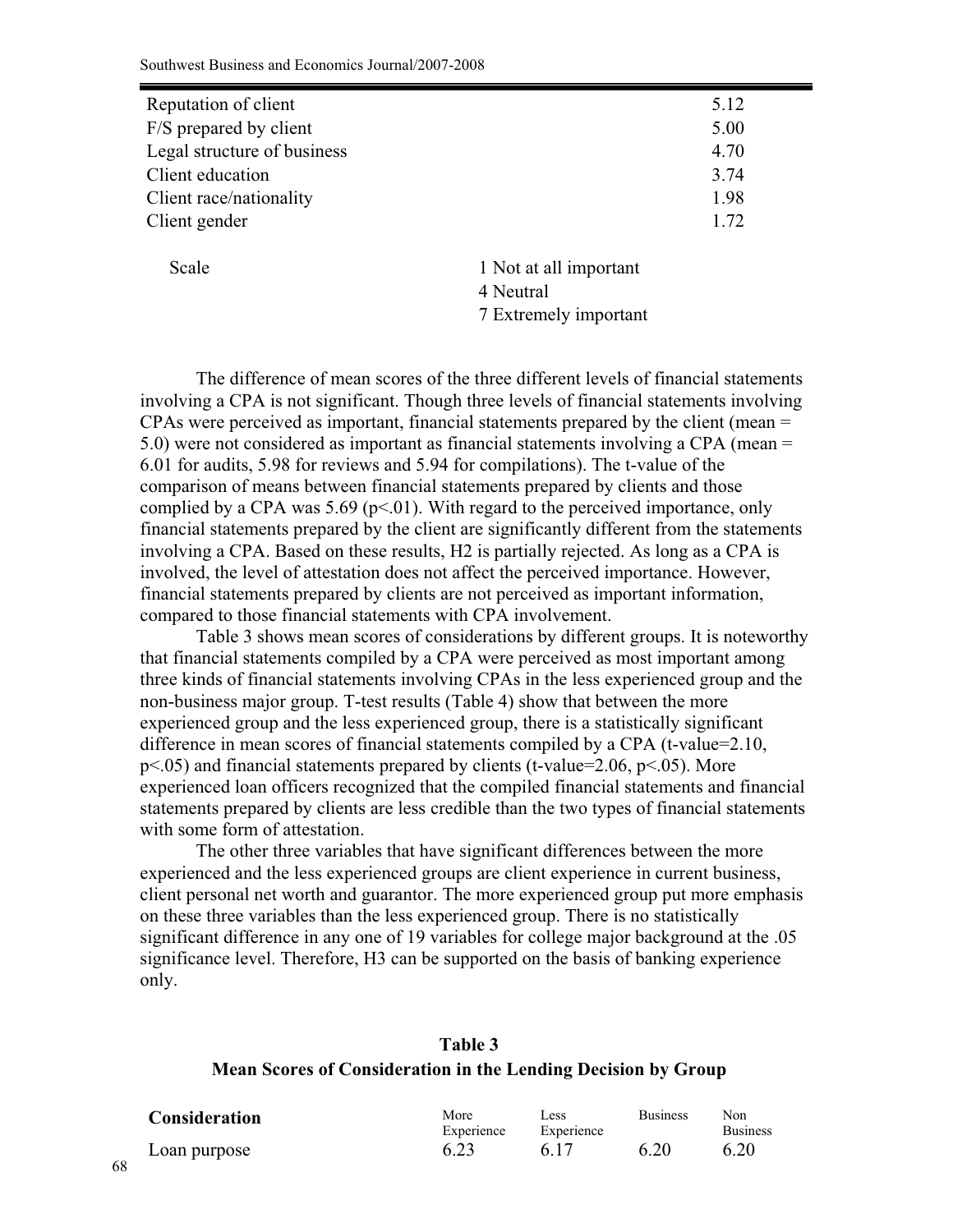Financial Statements, Attestation Level and Lending Decision by Small Banks

| Collateral                       | 6.23 | 6.13 | 6.23 | 6.12 |
|----------------------------------|------|------|------|------|
| Years in current business        | 6.23 | 5.93 | 6.16 | 5.96 |
| F/S audited by CPA               | 6.03 | 6.00 | 6.10 | 5.92 |
| F/S reviewed by CPA              | 6.00 | 5.96 | 6.03 | 5.92 |
| F/S compiled by CPA              | 5.69 | 6.17 | 5.83 | 6.08 |
| Nature of business               | 5.96 | 5.93 | 5.96 | 5.92 |
| Tax return                       | 5.96 | 5.86 | 5.83 | 6.00 |
| Client credit score              | 5.96 | 5.82 | 5.80 | 6.00 |
| Physical observation of business | 5.80 | 5.82 | 5.83 | 5.80 |
| Client personal net assets       | 5.88 | 5.41 | 5.66 | 5.60 |
| Guarantor                        | 6.00 | 5.17 | 5.73 | 5.36 |
| Other business experience        | 5.61 | 5.37 | 5.43 | 5.56 |
| Reputation of client             | 5.26 | 5.00 | 4.96 | 5.32 |
| F/S prepared by client           | 4.69 | 5.27 | 4.86 | 5.16 |
| Legal structure of business      | 4.65 | 4.75 | 4.73 | 4.68 |
| Client education                 | 3.69 | 3.79 | 3.73 | 3.76 |
| Client race/nationality          | 1.98 | 1.75 | 2.00 | 1.52 |
| Client gender                    | 1.80 | 1.65 | 1.83 | 1.60 |

| Scale | 1 Not at all important |
|-------|------------------------|
|       | 4 Neutral              |
|       | 7 Extremely important  |

# **Table 4 Results of t-tests (Difference in Experience)**

| Consideration                  |                             | t-value  |
|--------------------------------|-----------------------------|----------|
| F/S prepared by client         |                             | $2.06*$  |
| F/S compiled by CPA            |                             | $2.10*$  |
| Experience in current business |                             | 2.03     |
| Client personal net worth      |                             | $2.26*$  |
| Guarantor                      |                             | $4.89**$ |
|                                | $*$ p<.05, one tailed test  |          |
|                                | ** $p<01$ , one tailed test |          |

## **Conclusions**

The results of this study provide evidence that financial statements information is perceived as important information used in the loan decision of small banks when those statements have CPA involvement. The finding of previous studies that small banks rely heavily on non-financial information is also confirmed in this study.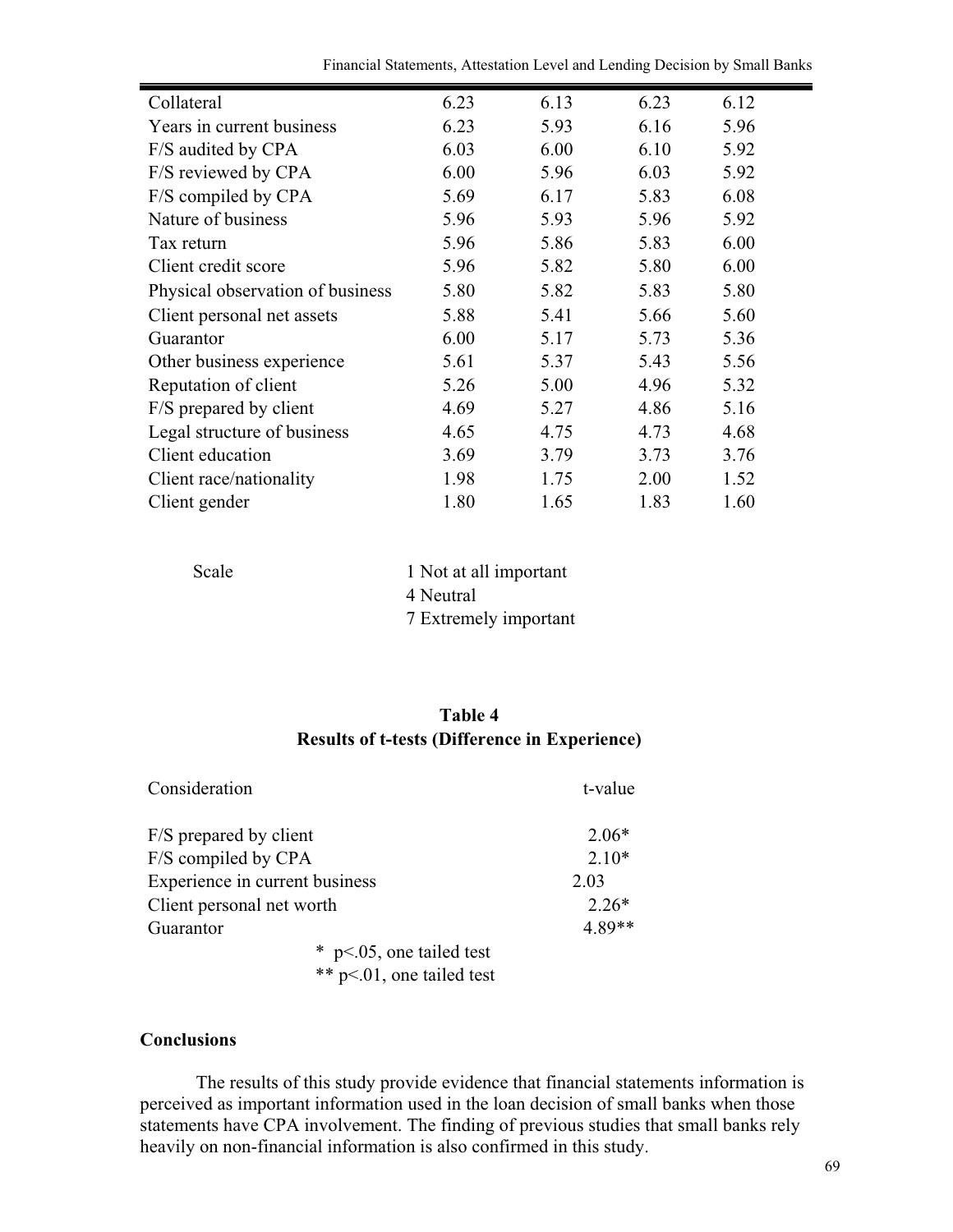The findings suggest that loan officers of small banks do not realize the significant difference in credibility among financial statements of different levels of attestation. The implications for practice are that small bank loan officers may not adequately consider the credibility of financial information when evaluating commercial loans. Some loan officers may not think that the size of the difference in credibility among financial statements of different levels of attestation does not justify the significant amount of cost related with the attestation services provided by CPAs. Loan officers with a business degree should have taken some accounting classes in college and were expected to recognize the difference in credibility among different levels of attestation. But results of this study indicate that their perception of the importance of attestation is not significantly different from that of loan officers with a non-business degree. Introductory accounting courses taught in college should be designed to cover the difference in credibility among audits, reviews, compilations and information prepared by the management.

The results of this study also indicate that loan officers may have learned, through banking experience, that the credibility of compilations and client-prepared information is much lower than that of independent reviews and audits. Training may also be warranted to teach the difference in credibility among financial statements with different levels of attestation.

This study does not provide insight into the possible interactive effect of loan officers' educational background and experience on the loan officers' perception of the importance of attestation. A future study in the form of a multivariate analysis is warranted to provide insight into the interactive effects among such variables.

Finally, it is important that the findings and conclusion of this study be considered in light of the limitations of a small and regional sample and possible nonresponse bias. The findings of this study may not be generalized to all loan officers of small banks.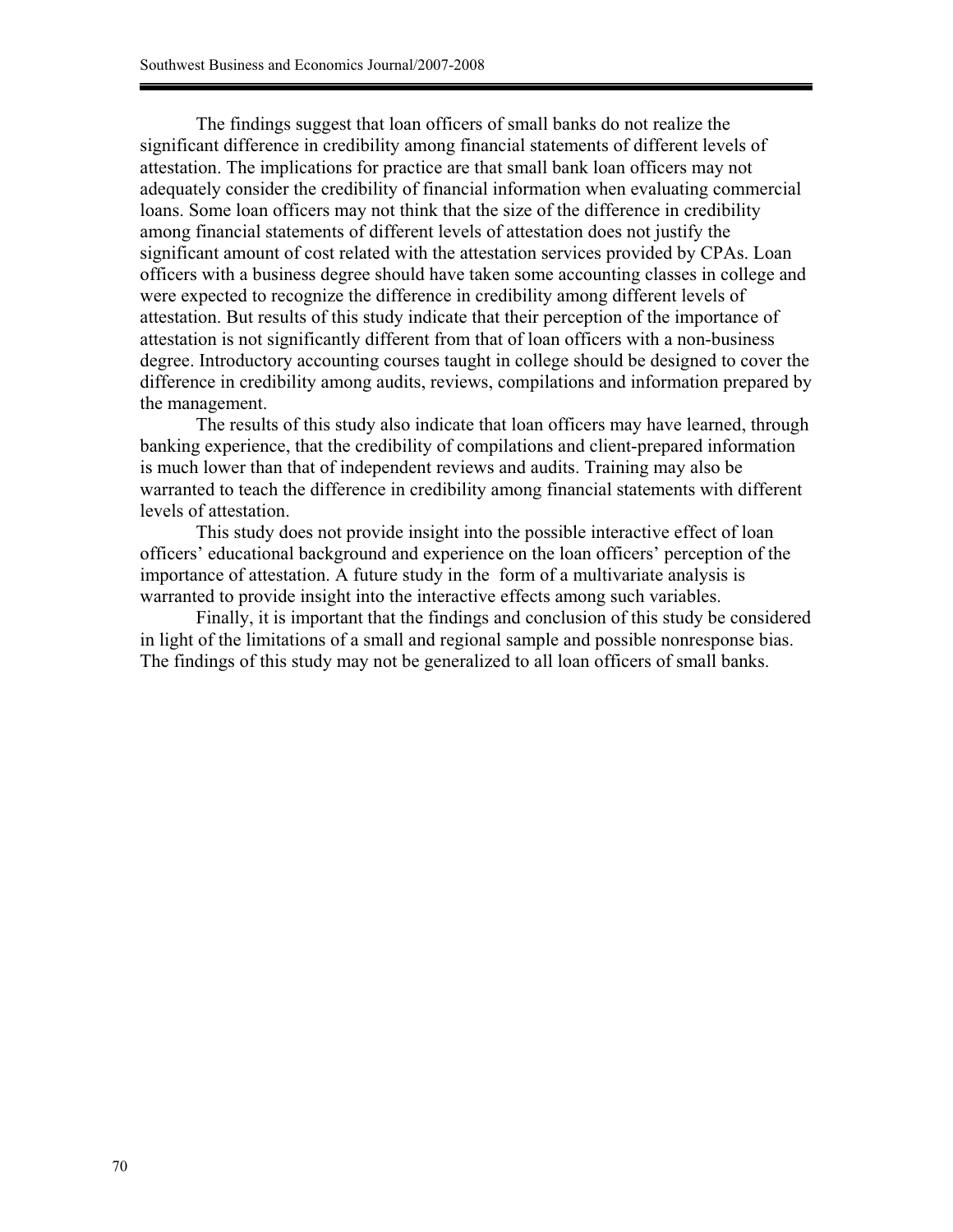## **References**

- Bandyopadhyay, S., and Francis, J. 1995. "The economic effect of differing levels of auditor assurance on bankers' lending decisions", *Canadian Journal of Administrative Science*, Vo. 12, pp. 238-249
- Barrett, G. 1990. "What bankers want to know before granting a small business loan?", *Journal of Accountancy*, Vol. 169 No. 4, pp. 47-54
- Beaulieu, P. 1994. "Commercial lenders' use of accounting information in interaction with some credibility", Contemporary Accounting Research, Vol. 10 No. 2, pp. 557-585
- Berger, A., and Udell, G. 1995. "Relationship lending and lines of credit in small firm finance", *Journal of Business,* Vol. 68, pp. 351-382
- Berger, A., and Udell, G. 2002. "Small business credit availability and relationship lending: the importance of bank organizational structure", *Royal Economic Society*, Vol. 112, pp. 32-53
- Berger, A., and Udell, G. 2006. "A more complete conceptual framework for SME finance", Journal of Banking and Finance, Vol. 30, pp. 2945-2966
- Brick, E., and Palia, D. 2007. "Evidence of jointness in the terms of relationship lending", Journal of Financial Intermediation, Vol. 16, pp. 452-476
- Cole, R. 1998. "The importance of relationships to the availability of credit", *Journal of Banking and Finance,* Vol. 22, pp. 959-977
- Cole, R., Goldberg L., and White, L. 2004. "Cookie Cutter vs. Character: The micro structure of small business lending by large and small banks", *Journal of Financial and Quantitative Analysis,* Vol. 39 No. 2, pp. 227-251
- Cowen, S., and Page, A. 1982. "A note on the use of selected nonfinancial ratio variables to predict small-business loan performance", *Decision Sciences,* Vol. 13, pp. 82-87
- Ebben, J. 2004. "Think global, borrow local", Inc.com
- Elyasiani, E., and Goldberg, R. 2004. "Relationship lending: a survey of the literature", *Journal of Economics and Business*, Vol. 56, pp. 315-330
- Feldman, R. 1997. "Banks and a big change in technology called credit scoring", *The Region,* The Federal Reserve Bank of Minneapolis, September, pp. 19-25
- Jensen, M., and Meckling, W. 1976. "Theory of firm: Managerial behavior, agency costs and ownership structure", Journal of Financial Economics, Vol 3, pp. 305-360
- Johnson, D., Pany, K., and White, R. 1983. "Audit report and loan decision: Actions and perceptions", *Auditing: A Journal of Practice and Theory*, Vol. 2, pp. 38-51